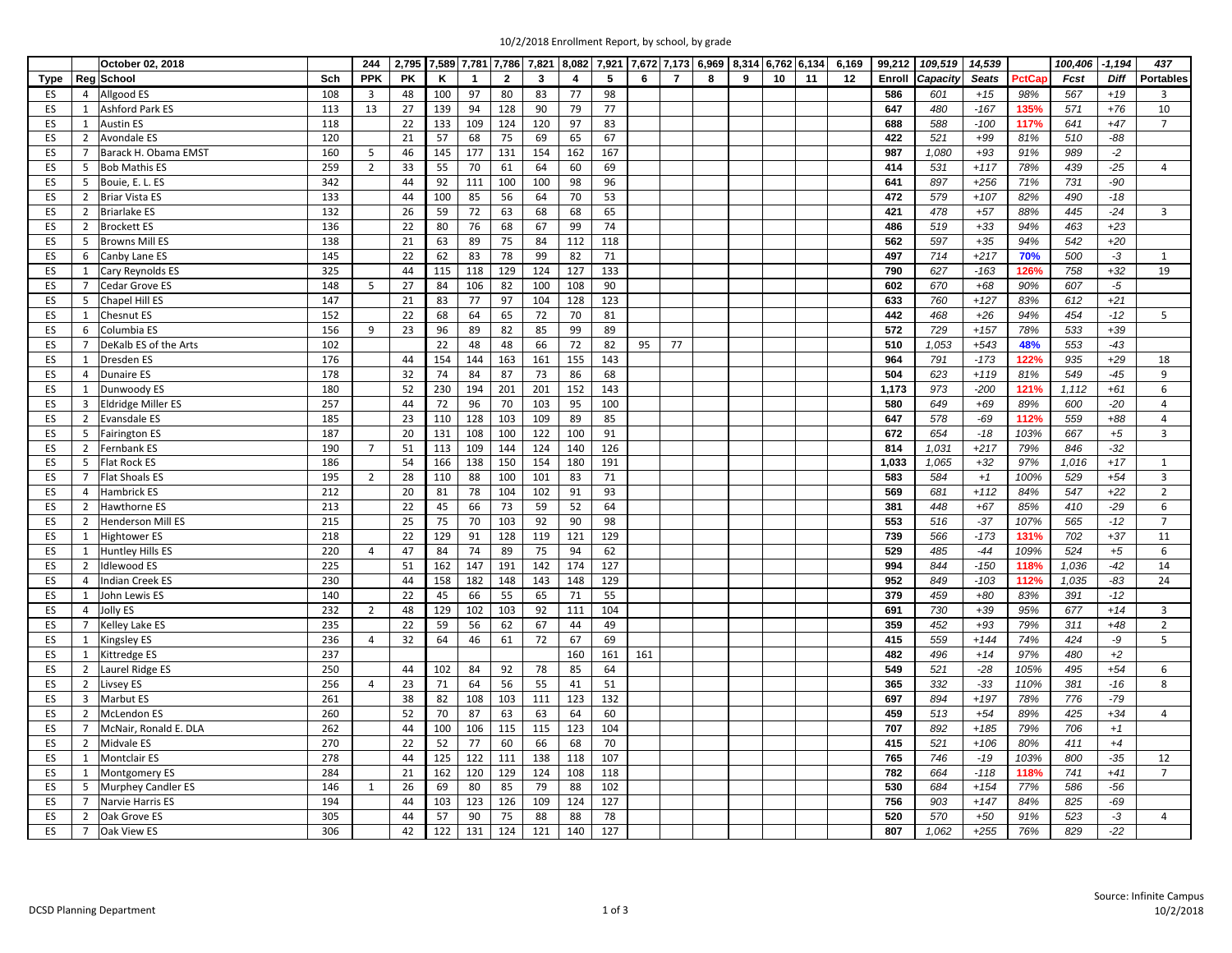|  | 10/2/2018 Enrollment Report, by school, by grade |  |  |
|--|--------------------------------------------------|--|--|
|  |                                                  |  |  |

| Type      |                | Reg School                      | Sch | <b>PPK</b>     | PK | Κ   | $\overline{1}$ | $\overline{2}$ | 3   | 4        | 5   | 6   | $\overline{7}$ | 8   | 9   | 10  | 11  | 12  | Enroll | Capacity | <b>Seats</b> | PctCa | Fcst  | <b>Diff</b> | <b>Portables</b> |
|-----------|----------------|---------------------------------|-----|----------------|----|-----|----------------|----------------|-----|----------|-----|-----|----------------|-----|-----|-----|-----|-----|--------|----------|--------------|-------|-------|-------------|------------------|
| ES        | 1              | <b>Oakcliff ES</b>              | 300 |                | 44 | 99  | 124            | 121            | 121 | 118      | 100 |     |                |     |     |     |     |     | 727    | 751      | $+24$        | 97%   | 780   | $-53$       |                  |
| ES        | 5              | Panola Way ES                   | 309 |                | 43 | 101 | 143            | 133            | 136 | 140      | 152 |     |                |     |     |     |     |     | 848    | 955      | $+107$       | 89%   | 894   | $-46$       | $\overline{3}$   |
| ES        | 6              | Peachcrest ES                   | 311 | $\overline{4}$ | 50 | 143 | 158            | 141            | 150 | 156      | 144 |     |                |     |     |     |     |     | 946    | 1,086    | $+140$       | 87%   | 957   | $-11$       | $\overline{2}$   |
| ES        | 3              | Pine Ridge ES                   | 312 | 11             | 47 | 84  | 88             | 66             | 76  | 92       | 102 |     |                |     |     |     |     |     | 566    | 774      | $+208$       | 73%   | 651   | $-85$       |                  |
| ES        | $\overline{2}$ | Pleasantdale ES                 | 315 |                | 54 | 117 | 112            | 98             | 109 | 115      | 83  |     |                |     |     |     |     |     | 688    | 540      | $-148$       | 127%  | 644   | $+44$       | 6                |
| ES        | 3              | Princeton ES                    | 345 |                | 21 | 101 | 128            | 140            | 101 | 125      | 146 |     |                |     |     |     |     |     | 762    | 982      | $+220$       | 78%   | 840   | $-78$       |                  |
| ES        | 5              | Rainbow ES                      | 332 |                | 20 | 53  | 60             | 70             | 50  | 74       | 81  |     |                |     |     |     |     |     | 408    | 589      | $+181$       | 69%   | 410   | $-2$        |                  |
|           |                |                                 | 320 |                |    |     |                |                |     |          |     |     |                |     |     |     |     |     | 571    |          |              |       |       | $-23$       |                  |
| ES        | 3              | Redan ES                        |     |                | 20 | 83  | 89             | 94             | 98  | 86<br>72 | 101 |     |                |     |     |     |     |     |        | 755      | $+184$       | 76%   | 594   | $-28$       |                  |
| ES        | $\overline{7}$ | Robert Shaw ES                  | 370 |                | 21 | 63  | 66             | 76             | 86  |          | 75  |     |                |     |     |     |     |     | 459    | 581      | $+122$       | 79%   | 487   |             |                  |
| ES        | 3              | <b>Rock Chapel ES</b>           | 340 | $\overline{2}$ | 29 | 83  | 72             | 75             | 84  | 85       | 90  |     |                |     |     |     |     |     | 520    | 713      | $+193$       | 73%   | 502   | $+18$       |                  |
| ES        | $\overline{4}$ | Rockbridge ES                   | 344 |                | 33 | 133 | 122            | 150            | 126 | 146      | 145 |     |                |     |     |     |     |     | 855    | 1,023    | $+168$       | 84%   | 902   | $-47$       |                  |
| ES        | 6              | <b>Rowland ES</b>               | 348 | $\overline{2}$ | 23 | 98  | 81             | 88             | 92  | 93       | 82  |     |                |     |     |     |     |     | 559    | 595      | $+36$        | 94%   | 526   | $+33$       | $\overline{7}$   |
| ES        | $\overline{2}$ | Sagamore Hills ES               | 350 | $\overline{2}$ | 28 | 62  | 79             | 67             | 74  | 60       | 61  |     |                |     |     |     |     |     | 433    | 471      | $+38$        | 92%   | 430   | $+3$        | 5                |
| ES        | 3              | <b>Shadow Rock ES</b>           | 362 |                | 22 | 71  | 89             | 97             | 103 | 115      | 92  |     |                |     |     |     |     |     | 589    | 648      | $+59$        | 91%   | 590   | $-1$        |                  |
| ES        | $\overline{2}$ | Smoke Rise ES                   | 398 |                | 22 | 61  | 69             | 66             | 61  | 62       | 64  |     |                |     |     |     |     |     | 405    | 568      | $+163$       | 71%   | 389   | $+16$       |                  |
| ES        | 6              | Snapfinger ES                   | 400 |                | 44 | 103 | 124            | 99             | 101 | 127      | 114 |     |                |     |     |     |     |     | 712    | 975      | $+263$       | 73%   | 699   | $+13$       |                  |
| ES        | $\overline{4}$ | <b>Stone Mill ES</b>            | 415 |                | 44 | 87  | 103            | 79             | 104 | 82       | 100 |     |                |     |     |     |     |     | 599    | 640      | $+41$        | 94%   | 550   | $+49$       | 1                |
| <b>ES</b> | $\overline{4}$ | <b>Stone Mountain ES</b>        | 420 |                | 22 | 71  | 99             | 70             | 80  | 97       | 79  |     |                |     |     |     |     |     | 518    | 636      | $+118$       | 81%   | 561   | $-43$       | $\overline{2}$   |
| ES        | 3              | <b>Stoneview ES</b>             | 425 | $\overline{7}$ | 25 | 137 | 138            | 125            | 135 | 130      | 119 |     |                |     |     |     |     |     | 816    | 663      | $-153$       | 123%  | 850   | $-34$       | 8                |
| ES        | 6              | Toney ES                        | 465 |                | 20 | 57  | 40             | 43             | 41  | 51       | 65  |     |                |     |     |     |     |     | 317    | 640      | $+323$       | 50%   | 335   | $-18$       |                  |
| ES        | 1              | Vanderlyn ES                    | 484 |                | 22 | 105 | 114            | 128            | 119 | 93       | 87  |     |                |     |     |     |     |     | 668    | 621      | $-47$        | 108%  | 676   | -8          | 11               |
| ES        | 6              | Wadsworth ES                    | 139 |                |    |     |                |                |     | 30       | 25  | 57  |                |     |     |     |     |     | 112    | 458      | $+346$       | 24%   | 147   | $-35$       |                  |
| ES        | 5              | Woodridge ES                    | 492 | 9              | 22 | 63  | 77             | 96             | 61  | 91       | 92  |     |                |     |     |     |     |     | 511    | 541      | $+30$        | 94%   | 559   | $-48$       | 5                |
| ES        | $\mathbf{1}$   | <b>Woodward ES</b>              | 496 |                | 66 | 120 | 127            | 148            | 157 | 145      | 138 |     |                |     |     |     |     |     | 901    | 773      | $-128$       | 117%  | 945   | -44         | 12               |
| ES        | 3              | Wynbrooke ES                    | 498 |                | 22 | 95  | 116            | 131            | 146 | 137      | 122 |     |                |     |     |     |     |     | 769    | 900      | $+131$       | 85%   | 796   | $-27$       |                  |
| MS        | 6              | Bethune, Mary McLeod MS         | 584 |                |    |     |                |                |     |          |     | 307 | 273            | 270 |     |     |     |     | 850    | 1,350    | $+500$       | 63%   | 870   | $-20$       |                  |
| MS        | $\overline{7}$ | Cedar Grove MS                  | 518 |                |    |     |                |                |     |          |     | 269 | 270            | 253 |     |     |     |     | 792    | 1,256    | $+464$       | 63%   | 788   | $+4$        |                  |
| MS        | 1              | Chamblee MS                     | 521 |                |    |     |                |                |     |          |     | 239 | 367            | 362 |     |     |     |     | 968    | 1,053    | $+85$        | 92%   | 972   | $-4$        |                  |
| MS        | $\overline{4}$ | Champion MS                     | 582 |                |    |     |                |                |     |          |     | 272 | 270            | 256 |     |     |     |     | 798    | 814      | $+16$        | 98%   | 798   | 0           |                  |
| MS        | 5              | Chapel Hill MS                  | 523 |                |    |     |                |                |     |          |     | 238 | 294            | 303 |     |     |     |     | 835    | 1,076    | $+241$       | 78%   | 801   | $+34$       |                  |
| MS        | 6              | Columbia MS                     | 526 |                |    |     |                |                |     |          |     | 306 | 319            | 267 |     |     |     |     | 892    | 1,256    | $+364$       | 71%   | 862   | $+30$       |                  |
| MS        | $\overline{2}$ | Druid Hills MS                  | 573 |                |    |     |                |                |     |          |     | 321 | 323            | 331 |     |     |     |     | 975    | 1,182    | $+207$       | 82%   | 947   | $+28$       | $\mathbf{0}$     |
| MS        | 4              | Freedom MS                      | 524 |                |    |     |                |                |     |          |     | 415 | 351            | 313 |     |     |     |     | 1,079  | 1,258    | $+179$       | 86%   | 1,089 | $-10$       |                  |
| MS        | $\overline{2}$ | Henderson MS                    | 549 |                |    |     |                |                |     |          |     | 524 | 489            | 458 |     |     |     |     | 1,471  | 1,572    | $+101$       | 94%   | 1,490 | $-19$       |                  |
| MS        | 3              | Lithonia MS                     | 558 |                |    |     |                |                |     |          |     | 420 | 343            | 338 |     |     |     |     | 1,101  | 1,188    | $+87$        | 93%   | 1,138 | $-37$       |                  |
|           | $\overline{7}$ |                                 | 544 |                |    |     |                |                |     |          |     | 286 | 236            | 196 |     |     |     |     | 718    | 1,074    | $+356$       | 67%   | 660   | $+58$       |                  |
| MS        |                | McNair, Ronald E. MS            | 568 |                |    |     |                |                |     |          |     |     |                | 277 |     |     |     |     | 858    |          |              | 76%   |       |             |                  |
| MS        | 5              | Miller Grove MS                 |     |                |    |     |                |                |     |          |     | 298 | 283            |     |     |     |     |     |        | 1,127    | $+269$       |       | 898   | $-40$       | 16               |
| MS        | 1              | Peachtree Charter MS            | 565 |                |    |     |                |                |     |          |     | 548 | 500            | 541 |     |     |     |     | 1,589  | 1,213    | $-376$       | 131%  | 1,631 | $-42$       | 19               |
| MS        | 3              | Redan MS                        | 566 |                |    |     |                |                |     |          |     | 273 | 260            | 238 |     |     |     |     | 771    | 1,224    | $+453$       | 63%   | 733   | $+38$       |                  |
| MS        | 5              | Salem MS                        | 569 |                |    |     |                |                |     |          |     | 361 | 340            | 323 |     |     |     |     | 1,024  | 1,225    | $+201$       | 84%   | 1,023 | $+1$        |                  |
| MS        | 1              | Sequoyah MS                     | 570 |                |    |     |                |                |     |          |     | 623 | 548            | 546 |     |     |     |     | 1,717  | 1,369    | $-348$       | 125%  | 1,701 | $+16$       | 34               |
| <b>MS</b> | 3              | Stephenson MS                   | 579 |                |    |     |                |                |     |          |     | 328 | 252            | 311 |     |     |     |     | 891    | 1,366    | $+475$       | 65%   | 945   | $-54$       |                  |
| MS        | $\overline{4}$ | <b>Stone Mountain MS</b>        | 581 |                |    |     |                |                |     |          |     | 379 | 351            | 300 |     |     |     |     | 1,030  | 1,361    | $+331$       | 76%   | 1,036 | -6          |                  |
| MS        | 2              | <b>Tucker MS</b>                | 592 |                |    |     |                |                |     |          |     | 405 | 426            | 401 |     |     |     |     | 1,232  | 1,222    | $-10$        | 101%  | 1,238 | -6          | 1                |
| HS        | 3              | Arabia Mountain HS              | 503 |                |    |     |                |                |     |          |     |     |                |     | 367 | 309 | 342 | 321 | 1,339  | 1,582    | $+243$       | 85%   | 1,474 | $-135$      |                  |
| <b>HS</b> | $\overline{7}$ | Cedar Grove HS                  | 519 |                |    |     |                |                |     |          |     |     |                |     | 316 | 278 | 245 | 277 | 1,116  | 1,247    | $+131$       | 89%   | 1,011 | $+105$      |                  |
| HS        | 1              | Chamblee HS                     | 522 |                |    |     |                |                |     |          |     |     |                |     | 548 | 436 | 388 | 350 | 1,722  | 1,723    | $+1$         | 100%  | 1,701 | $+21$       | $\overline{4}$   |
| HS        | $\overline{4}$ | Clarkston HS                    | 525 |                |    |     |                |                |     |          |     |     |                |     | 491 | 350 | 256 | 301 | 1,398  | 1,209    | $-189$       | 116%  | 1,356 | $+42$       | 15               |
| HS        | 6              | Columbia HS                     | 527 |                |    |     |                |                |     |          |     |     |                |     | 303 | 221 | 220 | 217 | 961    | 1,430    | $+469$       | 67%   | 970   | -9          |                  |
| HS        | 1              | Cross Keys HS                   | 529 |                |    |     |                |                |     |          |     |     |                |     | 506 | 377 | 292 | 304 | 1,479  | 1,286    | $-193$       | 115%  | 1,528 | $-49$       | 23               |
| HS        | 7              | DeKalb School of the Arts (DSA) | 501 |                |    |     |                |                |     |          |     |     |                | 89  | 93  | 91  | 77  | 81  | 431    | 842      | $+411$       | 51%   | 479   | $-48$       |                  |
| HS        | $\overline{2}$ | Druid Hills HS                  | 533 |                |    |     |                |                |     |          |     |     |                |     | 356 | 353 | 304 | 311 | 1,324  | 1,405    | $+81$        | 94%   | 1,301 | $+23$       |                  |
| HS        | 1              | Dunwoody HS                     | 535 |                |    |     |                |                |     |          |     |     |                |     | 642 | 536 | 484 | 433 | 2,095  | 1,509    | $-586$       | 139%  | 2,044 | $+51$       | 12               |
| HS        | 6              | Elizabeth Andrews HS            | 625 |                |    |     |                |                |     |          |     |     |                |     |     | 130 | 139 | 244 | 513    | 1,006    | $+493$       | 51%   | 466   | $+47$       |                  |
| HS        | $\overline{2}$ | Lakeside HS                     | 555 |                |    |     |                |                |     |          |     |     |                |     | 636 | 484 | 506 | 485 | 2,111  | 1,796    | $-315$       | 118%  | 2,246 | $-135$      | 11               |